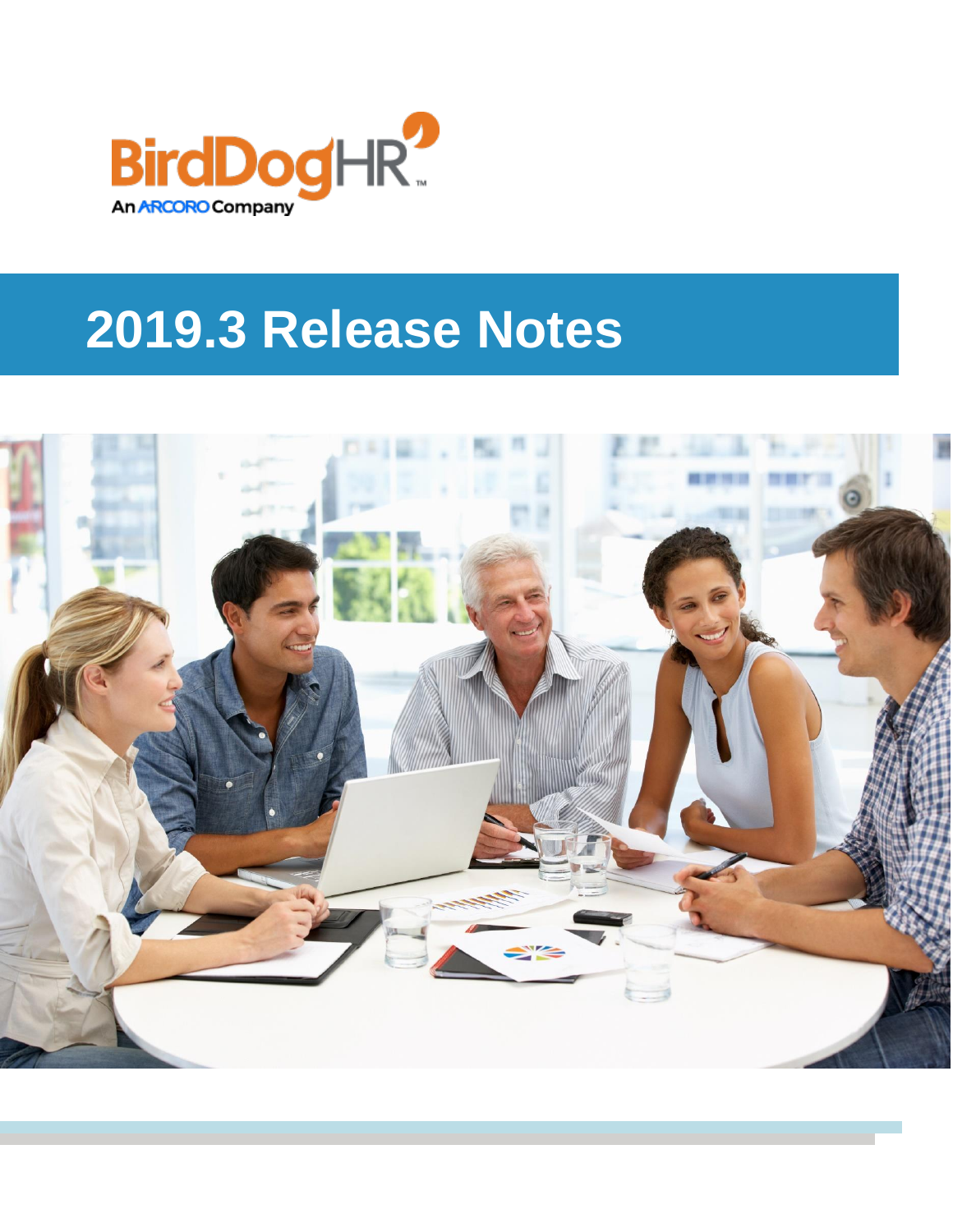# **Table of Contents**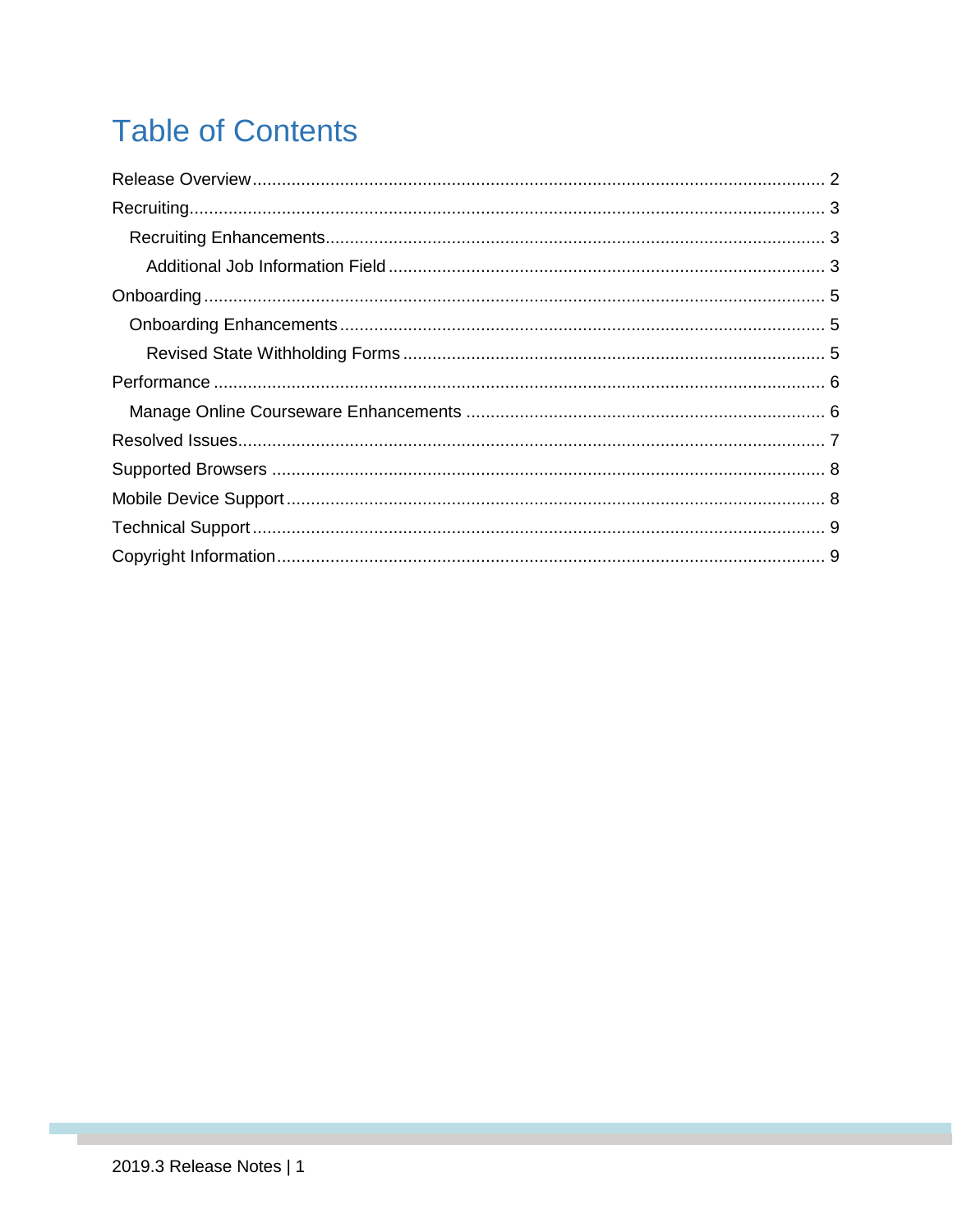### <span id="page-2-0"></span>Release Overview

BirdDogHR is excited to announce the 2019.3 Release for our customers. To aid with communicating updates on multiple modules, all enhancements and updates for the entire BirdDogHR Talent Management System are contained in this document. If you are interested in extending your license to include additional modules, please reach out to your BirdDogHR Customer Success Manager for more information.

This release provides new features, enhancements to existing functionality, as well as resolutions to known issues intended to improve the usability, scalability, and performance of the BirdDogHR Talent Management System. This document will describe the software updates and provide details to help you get started with these enhancements.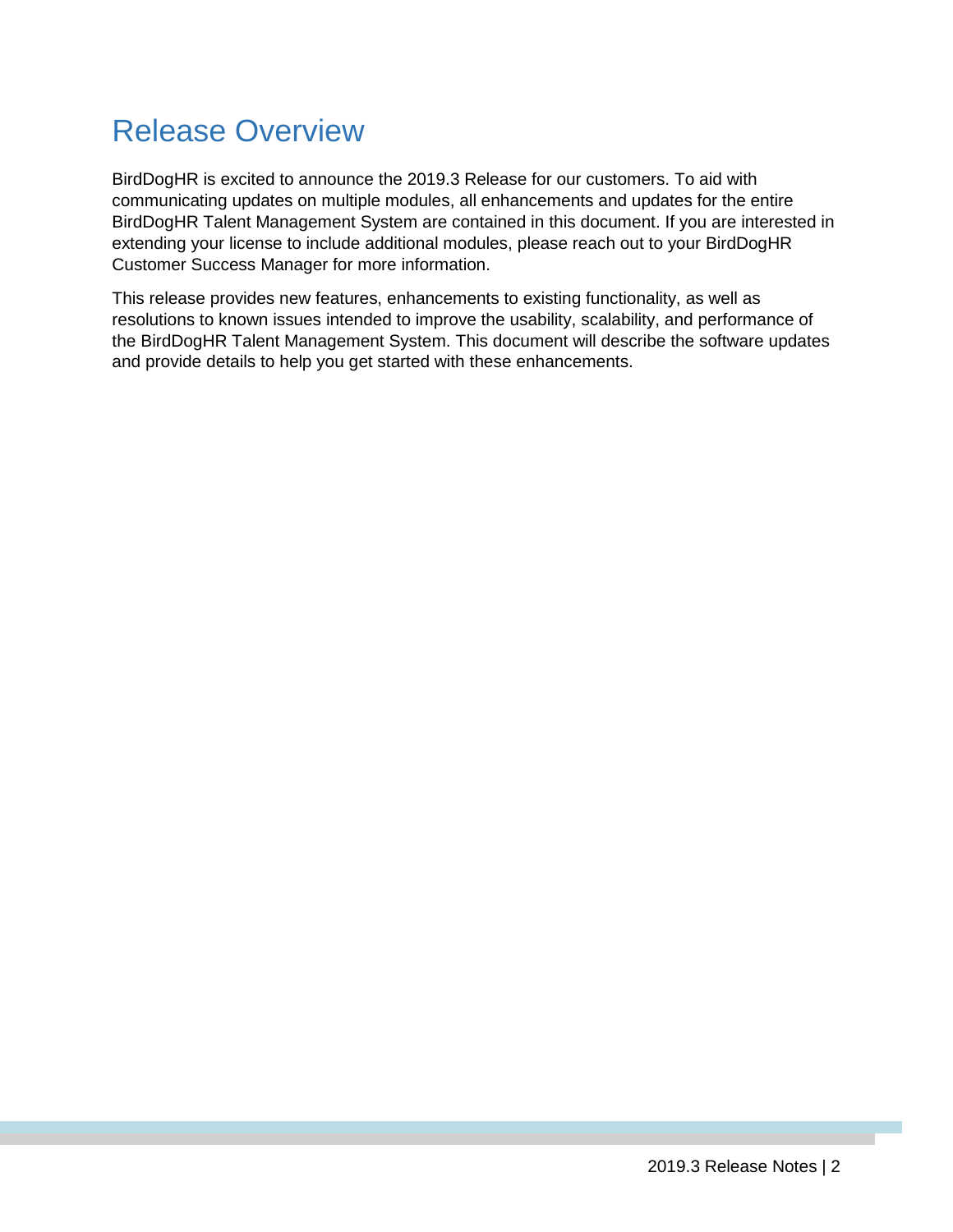### <span id="page-3-0"></span>**Recruiting**

### <span id="page-3-1"></span>Recruiting Enhancements

This release includes the following enhancement to the Recruiting module:

#### <span id="page-3-2"></span>**Additional Job Information Field**

A new field has been added to the job profile page called Additional Job Information. This field is available in the Job Details section of the job profile page and can be populated while posting a job, posting a requisition, or after a job is posted.

This field is internal-only and will not be shared with the public when the job is posted. Helpful job-related information such as salary, manager, department, or other notes about the position can be added in the text area for internal reference.

To add information to the Additional Job Information field, use the edit icon next to the field name. Type information into the text area, then click Save.

Information previously added to the Additional Requisition Information field during the requisition process will now appear in the Additional Job Information field. The Additional Requisition Information field has been renamed to Additional Job Information.

Information added to the Additional Job Information field will be available in a new column on the Job Data Report for easy reporting purposes.

| <b>Job Details</b>                                                                                                                                             |  |
|----------------------------------------------------------------------------------------------------------------------------------------------------------------|--|
| Description $\mathbb Z$<br><b>Job Description Here</b><br>Additional Job Information <sup>O</sup>                                                              |  |
| <b>Replacement for John Doe</b><br>This person will report to Jane Doe<br>Salary estimate: \$50,000 - 57,000<br>Please ask Jorge before scheduling interviews! |  |
| Save<br>Cancel                                                                                                                                                 |  |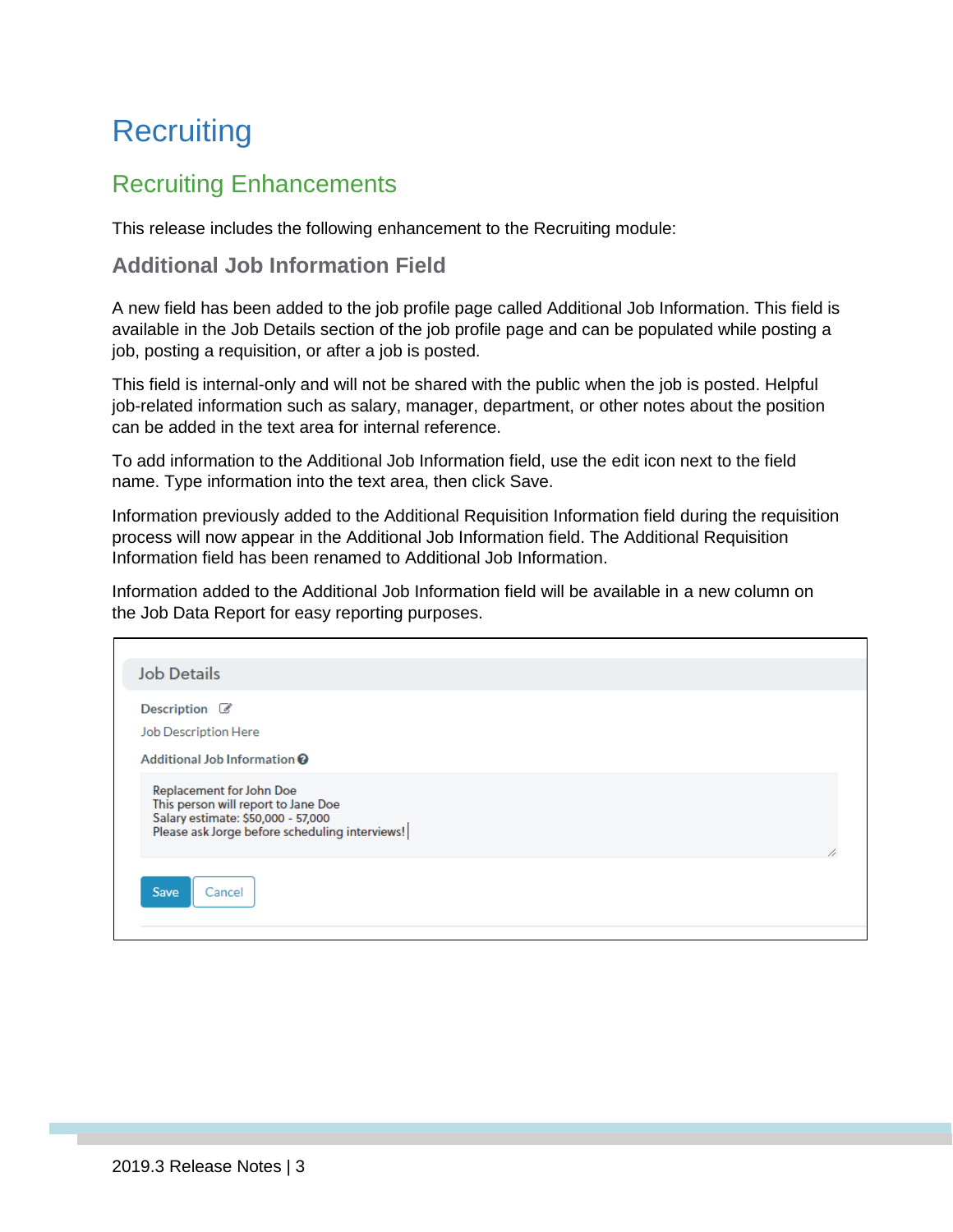### Additional Recruiting Enhancements

This release includes the following additional enhancements to the Recruiting module:

| <b>Enhancement</b>                                        | <b>Description</b>                                                                                                                                                                                                              |
|-----------------------------------------------------------|---------------------------------------------------------------------------------------------------------------------------------------------------------------------------------------------------------------------------------|
| <b>EEO Information Added to</b><br><b>Job Data Report</b> | Columns for both EEO Job Group and EEO Job Category<br>have been added to the Job Data Report. Columns will be<br>populated with the selected value in the EEO Job Group<br>field and the EEO Job Category field, respectively. |
| <b>Sunset Google Plus</b>                                 | Google is sunsetting Google Plus in April 2019. For this<br>reason, Google Plus icons, links, and fields have been<br>removed from the ATS.                                                                                     |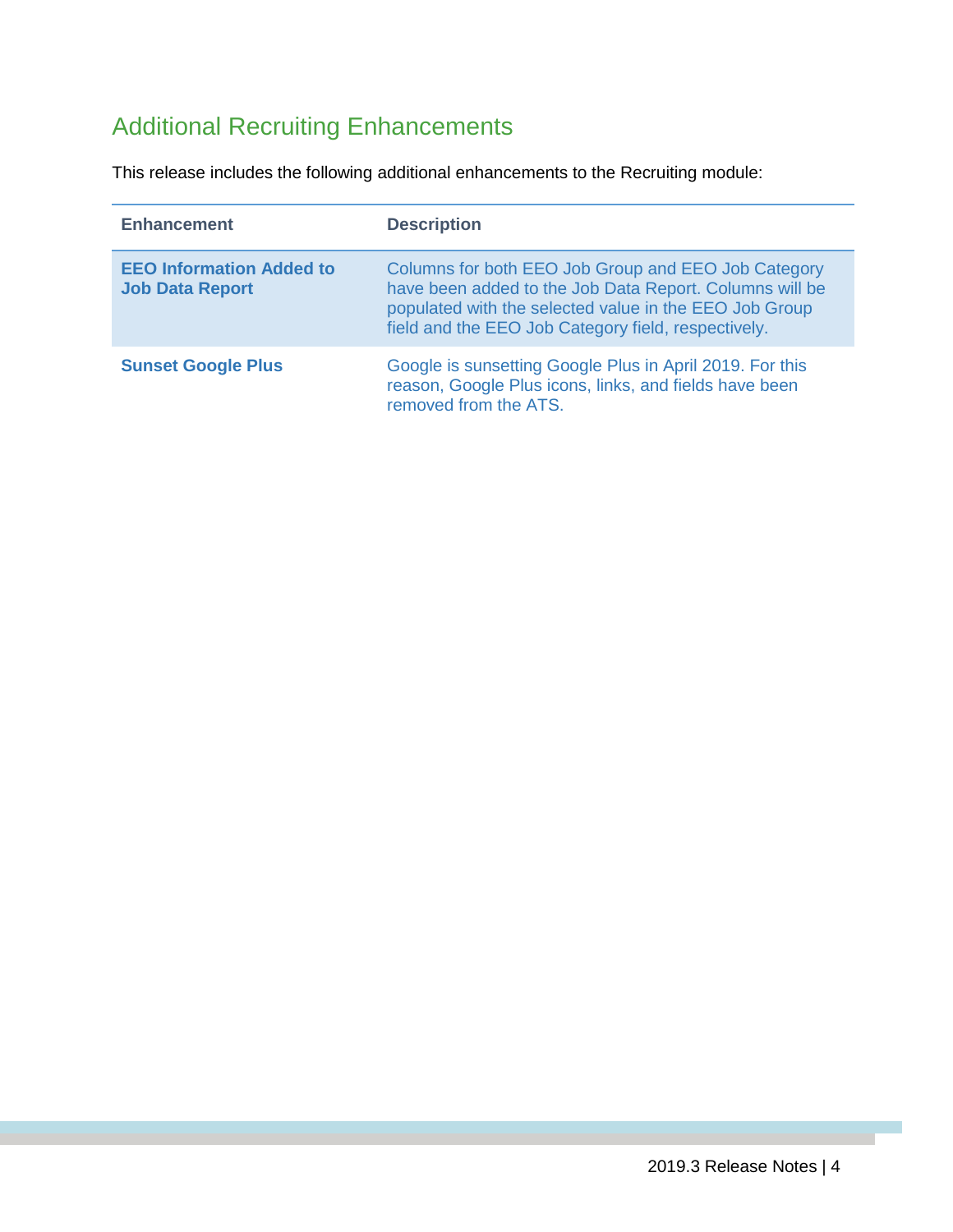# <span id="page-5-0"></span>**Onboarding**

### <span id="page-5-1"></span>Onboarding Enhancements

This release includes the following enhancement to the Onboarding module:

#### <span id="page-5-2"></span>**Revised State Withholding Forms**

The following state withholding forms were updated to the 2019 version with a patch release on February 19<sup>th</sup>, 2019. If any additional states update their withholding forms, BirdDogHR will subsequently update their corresponding form(s) in Onboarding.

- Arizona
- Arkansas
- California
- Connecticut
- Georgia
- Hawaii
- Idaho
- Indiana
- Iowa
- Kansas
- Kentucky
- Maine
- Maryland
- Minnesota
- Mississippi
- Missouri
- Montana
- New Jersey
- New York
- Oklahoma
- Oregon
- Puerto Rico
- Rhode Island
- Vermont
- Wisconsin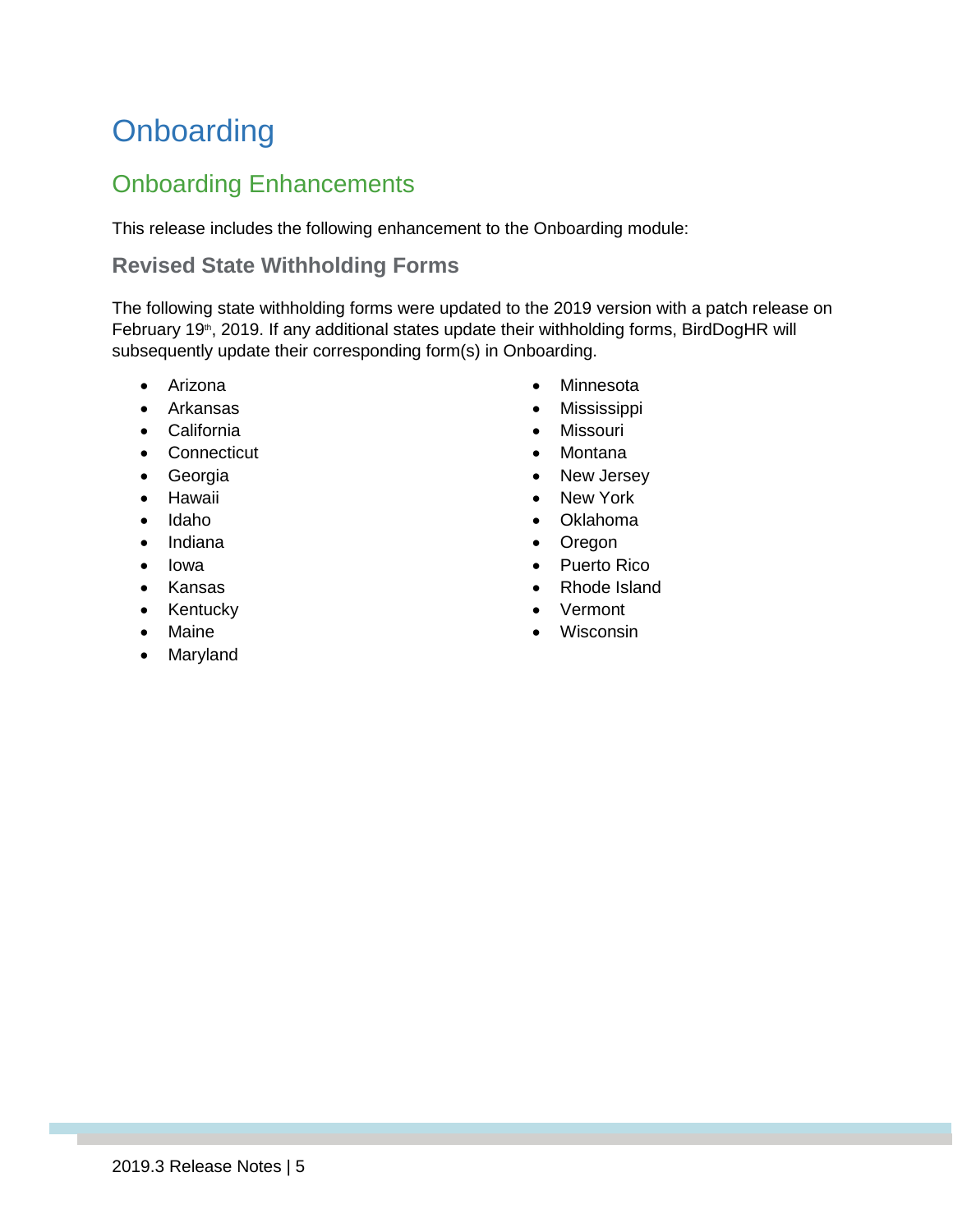### <span id="page-6-0"></span>**Performance**

### <span id="page-6-1"></span>Manage Online Courseware Enhancements

We've made enhancements to our Online Course Management courseware upload process based on feedback from our customers. Previously, courseware that was successfully uploaded, but had not been used to create a course, was unable to be removed. Successful new courseware uploads can now be deleted and removed from the successful tab.

| Successful 2        | Added as Course         |                        |                     |                                                              |
|---------------------|-------------------------|------------------------|---------------------|--------------------------------------------------------------|
| Search:             |                         |                        |                     |                                                              |
| Type here           | Q                       |                        |                     |                                                              |
| Showing 1 to 2 of 2 |                         |                        |                     | <b>Display</b><br>records<br>$10 \vee$                       |
| <b>File Name</b>    | <b>Uploaded By</b>      | Date and Time Uploaded | <b>Content Type</b> | <b>Action</b><br><b>Extracted Course Name</b>                |
| TestCourse.zip      | Michael Scott           | Feb 7, 2019 8:35 PM    | <b>XAPI</b>         | <b>Test Course</b>                                           |
| MileLongCourse      | System<br>Administrator | Feb 8, 2019 2:01 PM    | SCORM_12            | Create New Course<br>Captivate E-<br><b>Delete</b><br>Course |

We've also removed the ability to delete courseware updates that have failed on upload. This will eliminate the possibility of accidental courseware deletion. Courses will continue launching the previously successful courseware file.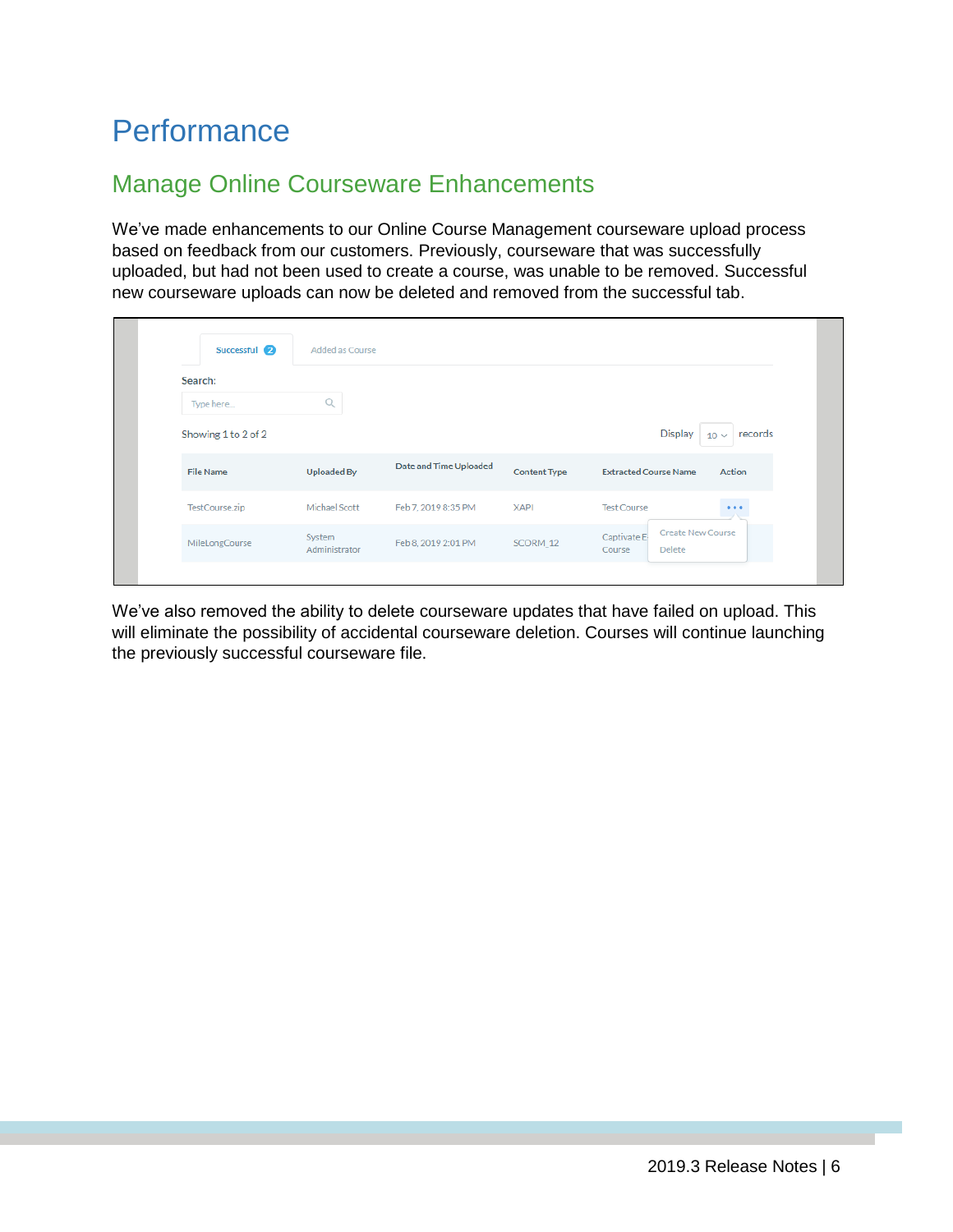### <span id="page-7-0"></span>Resolved Issues

The following issues have been resolved in this release. These issues may not affect all customers. Issues are sorted in numerical order by tracking ID.

If additional information is required, please contact Customer Care and reference the ID #'s displayed.

| <b>Tracking ID</b>                 | <b>Functional Area</b>       | <b>Description</b>                                                                                                  |
|------------------------------------|------------------------------|---------------------------------------------------------------------------------------------------------------------|
| <b>ATS-2759/</b><br><b>CC-1333</b> | <b>Candidate Pool</b>        | When searching the candidate pool, keywords<br>were not highlighting on search results. This<br>has been resolved.  |
| <b>ATS-2738/</b><br><b>CC-1307</b> | <b>Career Builder</b>        | The Career Builder job feed was modified to<br>better manage job updates.                                           |
| <b>ATS-2758/</b><br><b>CC-1342</b> | All Jobs Report              | The All Jobs Report was sporadically timing<br>out when users were attempting to run it. This<br>has been resolved. |
| ATS-2699/<br>CC-1259               | <b>Job List Page</b>         | The job list page was sporadically showing<br>select buttons. This has been corrected.                              |
| <b>REP-106/</b><br>CC-1347         | <b>AdHoc Report</b>          | EmployeeID column in AdHoc Report was<br>displaying incorrectly.                                                    |
| <b>LMS-1726</b>                    | <b>Account Information</b>   | Users were unable to access Account<br>Information.                                                                 |
| <b>PRF-580/</b><br><b>CC-1355</b>  | Evaluation<br>Administration | Evaluations with unsent emails were unable to<br>be deleted.                                                        |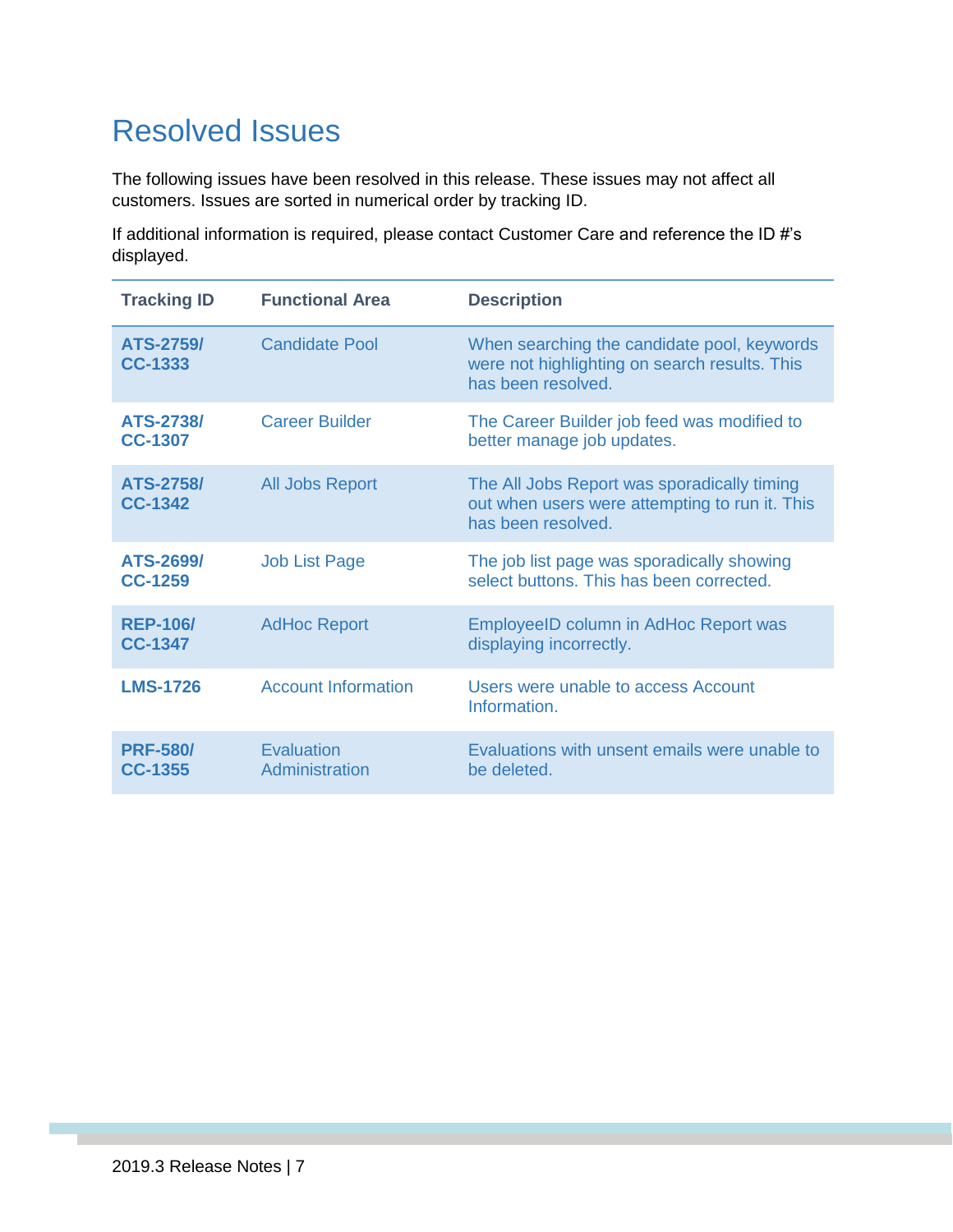# <span id="page-8-0"></span>Supported Browsers

The BirdDogHR Talent Management System is designed to provide browser-neutral service delivery. It is recommended that you use modern browsers, as we make every attempt to support the latest versions of the following browsers.

| <b>Browser</b>                                       | <b>Version</b> |
|------------------------------------------------------|----------------|
| Microsoft Internet Explorer (not compatibility mode) | 11             |
| <b>Microsoft Edge</b>                                | Latest*        |
| <b>Mozilla Firefox</b>                               | Latest*        |
| <b>Google Chrome</b>                                 | Latest*        |
| <b>Apple Safari</b>                                  | Latest*        |

\* Browser updates occur on a schedule outside of our release process and we cannot control issues as a result of a recent browser update. Our overall strategy is to maintain active browser support based on demand. Regardless of formal browser support, we will always troubleshoot and correct issues impacting users to the best of our ability within reasonable means.

### <span id="page-8-1"></span>Mobile Device Support

BirdDogHR views mobile device support as a critical capacity for our customers and we continue to add functionality to enhance the user experience on mobile devices. However, with many different devices and device specific software, it is impossible for BirdDogHR to test against every possible combination. With any questions or concerns, please feel free to contact our support team.